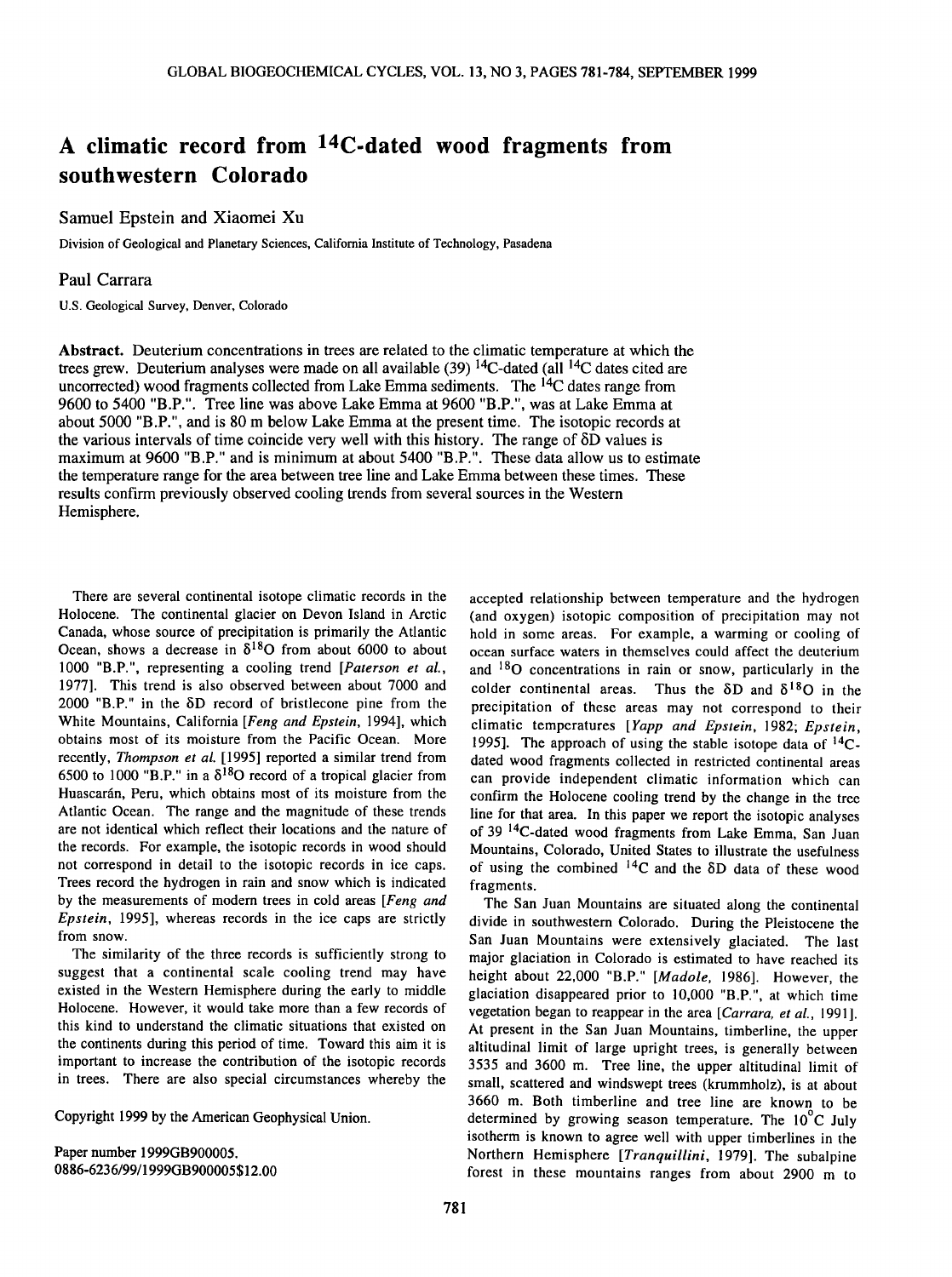**timberline and is dominated by Engelmann spruce (Picea engelmannii) and subalpine fir (Abies lasiocarpa). Above timberline, krummholz, dominated by Engelman spruce with minor amounts of subalpine fir, extends to tree line [Carrara et al., 1984, 1991].** 

**Lake Emma, the source of the old wood fragments we**  analyzed, was at an altitude of 3740 m, well above present tree **line. The nearest krummholz trees are about 0.9 km down valley from Lake Emma at an altitude of about 3660 m, although a few individuals attain an altitude of 3700 m. Timberline is about 1.5 km down valley from Lake Emma at an altitude of 3600 m [Carrara et al., 1991]. Lake Emma, located in a south facing cirque, once occupied an area of about 0.05 km 2 and had a maximum depth of about 10 m. On June 4, 1978, the lake was drained by the collapse of underground mine workings. After Lake Emma was drained, inspection of the former lake basin revealed numerous coniferous wood fragments in the lake sediments. These fragments were from trees growing on the surrounding slopes above Lake Emma and deposited by snow avalanches or other mass wasting processes. Most of these fragments are probably from krummholz in that they are small, contain contorted ring patterns, and commonly contain reaction wood. The majority of the wood fragments were identified as Picea (probably**  Engelmann spruce); the rest were identified as *Abies* **(probably subalpine fir). Thirty-nine radiocarbon dated wood fragments from Lake Emma were available to us. The radiocarbon ages form an almost continuous suite of ages ranging from 9600 to 5400 "B.P.". Only one wood fragment has an age less than 5400 "B.P.".** 

There is now sufficient data relating temperature and  $\delta$ D of **unexchangeable hydrogen in cellulose extracted from modern** 

**wood samples to have confidence in the ability to extract climatic temperature information from ancient wood fragments [White et al., 1994; Yapp and Epstein, 1982; Gary and Song, 1984]. Any loss of cellulose due to degradation does not affect the isotope composition of the remaining cellulose in the**  wood [Yapp and Epstein, 1977]. In Figure 1 we present δD **data of all the 39 wood fragments from Lake Emma which grew when tree line was above the lake. There are several observations that can be made. The range of the**  $\delta$ **D values of about 35%0 is greatest at 9000 "B.P.". For any specific time period the highest/SD values, specified by squares in Figure 1,**  we interpret to represent the maximum climatic temperatures of the trees which grew at the Lake Emma site. The minimum δD **values for any specific age, designated by circles in Figure 1, represent the highest elevation and the lowest temperature condition at which trees grew at this time, namely, the tree**  line. The δD range, as well as the maximum δD values, **decrease as the ages of the samples decrease. Since we**  considered the maximum  $\delta$ D values represent trees which grew **at the elevation of ancient Lake Emma, the temperatures at Lake Emma decreased with decreasing age. Assuming the coefficient relating the temperatures and δD values is 8 %d°C [Yapp and Epstein, 1982], the maximum average climatic temperature change from about 9000 to 5000 "B.P." was roughly 4øC at Lake Emma. The minimum/SD values for any one period of time, which we interpret to be a record of the temperature history of the tree line, change to a much smaller degree with age. Even the change we show for the tree line is due primarily to a single point at 5500 "B.P.". At about 5000 "B.P.", the minimum temperature at which the trees could grow, namely, the tree line, appears to have been at Lake Emma. Wood fragments no longer existed after 5000 "B.P."** 



**Figure 1.** Plot of  $\delta$ D values of wood fragments from Lake Emma against their <sup>14</sup>C ages. The highest  $\delta$ D val**ues for each age (squares) represent the climatic record at Lake Emma. The circles represent the samples from above Lake Emma at the various tree lines. The lines are the least squares fit of the two groups. The crosses represent the samples which grew between the tree lines and the Lake Emma site. All but the three open triangles are Picea trees, and the other three are Abies trees. The solid triangle is for the anomalous sample which was dated at 3120 "B.P.".**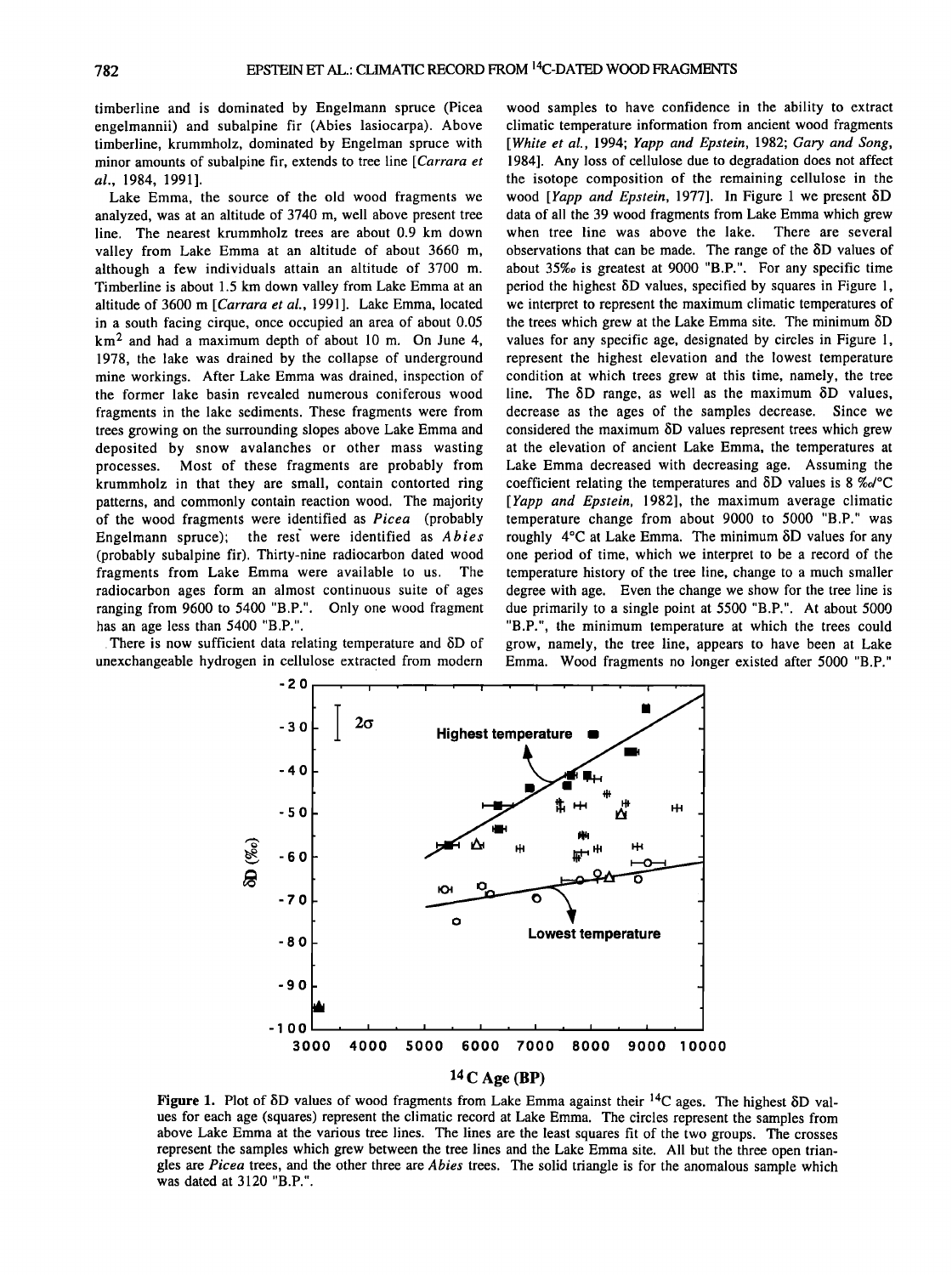

**Figure 2.** (a) Plot of  $\delta^{13}C$  with age for the samples which grew at the Lake Emma site. (b) Similar plot for **the samples which grew close to the tree lines at various ages. The lines are the least squares fit of the two groups.** 

**except for one sample of age 3100 "B.P.". The temperature at Lake Emma continued to drop as indicated by the fact that the present tree line is 80 m lower than Lake Emma. This value of 80 m includes the possibility that there may have been warming in the past 100 years. Consequently, the continental drop in tree line (and in temperature) in the past 5000 years could have been greater. The variation in temperature as**  recorded by  $\delta D$  in the trees at Lake Emma is qualitatively similar to that observed in the Devon Island and Huascarán ice **caps [Paterson et al., 1977; Thompson et al., 1995] and in the bristlecone pine record from California [Feng and Epstein, 1994]. It would therefore appear that the climatic record presented by these wood fragments could qualify to be part of the general climatic record in the Western Hemisphere rather than characteristic only of the Lake Emma area. There has been detailed discussion in the literature about the various sources of moisture to the Lake Emma area [Carrara et al., 1984, 1991]. The relative contribution of these various**  sources of moisture should determine the integrated  $\delta D$  value of the moisture available to the trees. Our  $\delta$ D data suggest that **whatever the sources of moisture in the Lake Emma area they responded to the general climatic regime of North America which was recorded as a cooling period during the early to middle Holocene.** 

**The only previous isotopic results on Lake Emma samples**  were published by Friedman et al. [1988]. The 16  $\delta$ D values **they published were actually not comparable to other published work on unexchangeable cellulose hydrogen. Their δD** values are unrealistically high. Although their δD trend **follows a cooling trend with time, the trend with age that they observed with their limited number of samples may have been fortuitous. It is obvious from our data that it is possible to analyze a limited number of samples from Lake Emma** 

covering the total <sup>14</sup>C range and yet observe a much smaller **change of**  $\delta D$  **over the time period reported by Friedman et al. [1988] interpreted their data to [1988]. Friedman et al. [1988] interpreted their data to indicate that an increased contribution of moisture from the Gulf of Mexico to the precipitation in the Lake Emma area was**  responsible for the increase of  $\delta D$  in the Lake Emma samples **prior to 5000 year "B.P.". We do not consider this to be a valid explanation. Surely, all of the sources of water available to Lake Emma, including the Gulf of Alaska and the northern Pacific and the Gulf of Mexico [1988], must have been affected by the same widespread climate change. Hence moisture derived from any of these sources during the early to middle**  Holocene would have a higher  $\delta$ D value. Therefore, in the case of Lake Emma, higher  $\delta$ D values cannot be used to identify the **source of moisture. Also, the model of Friedman et al. [1988] certainly cannot be responsible for the records obtained from**  the glaciers in Huascarán, Peru, and Devon Island in Arctic **Canada and in bristlecone pines from the White Mountains, California. The other proposed interpretation by Friedman et al. [1988] was that the trees received more summer rains than winter snows during the early Holocene. It may very well be**  that the sources of water determined the  $\delta$ D values of cellulose, **but the sources of water are temperature related. That is, if more water originates from summer rains than from winter**  snows, the annual temperature (and  $\delta$ D value) is usually higher. **Therefore this scenario is equivalent to our cooling scenario. Also, varying degrees of summer or winter precipitation**  cannot explain our observed pattern that the minimum  $\delta D$ **values decreased very little with age. Our interpretation is based on a set of data markedly different from that of Friedman et al. [1988]. The additional data that we obtained might very well have affected their interpretations.** 

**The one wood fragment that yielded a radiocarbon age of**